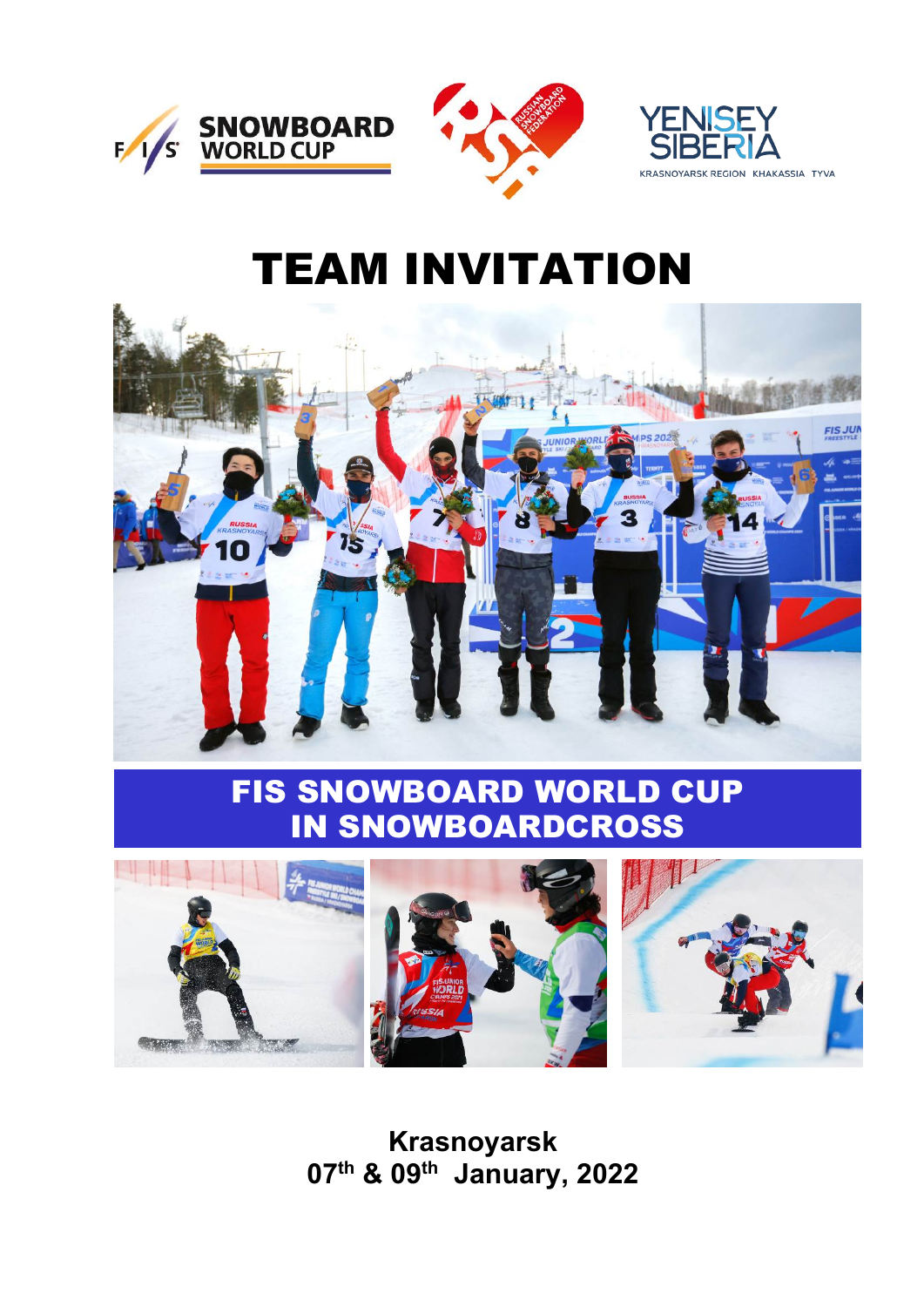Welcome to the **FIS Snowboard World Cup in Snowboard Cross**, which will be held in the heart of Russia, on the  $07<sup>th</sup>$  - 09<sup>th</sup> of January 2022 in Krasnoyarsk (Siberia).

Russian Snowboard Federation will host the event in accordance with the FIS International Competition Rules (ICR). All athletes who are qualified according to the FIS Rules for the Snowboard World Cup are invited to take part in the competition.

# **1. PASSPORT and VISA**

A foreign visitor traveling to Russia must have a passport **valid for at least next 6 months after the date of departure from Russia.**

Due to the COVID-19 affection, a special permission for the foreign visitor visa will be required.

Russian Ministry of sport will send special directions to the Russian Consulates throughout the world about a facilitated visa procedure for participants and guests of the **FIS Snowboard World Cup.** In order to apply for a visa, the participants have to complete a visa template with personal passport information and e-mail to Svetlana Safina rgufk@mail.ru with the attached passport copy.

An official invitation letter will be then issued to using the data provided, so please **double check all the information, as mistakes will result in difficulties for the applicant.** 

The official invitation letter is to be taken to the Russian Consulate where the teams have made an appointment, along with the corresponding personal documents such as a passport, the necessary number of photographs, completed application form, etc. We strongly recommend calling the Consulate if you have any questions and studying the website before taking the documents to the Consulate.

As the above visa procedure is exceptional, please make sure you mention that you are applying for the Russian visa to attend the **FIS Snowboard World Cup**.

**Please note:** Russian embassy requires that any foreign visitor traveling to Russia has valid travel insurance.

# **2. Entries and important forms**

Entries will be accepted from National Ski and Snowboard Associations in accordance with the FIS quotas and rules for the World Cup. Please complete the team entry form and forward it to the Organizing Committee by e-mail:

**Organizing Committee FIS World Cup Moscow c/o Svetlana Safina Russian Snowboard Federation 8/1 ,Luzhnetskaya nab. 119270 Moscow Russia E-mail: [info@russnowboard.com](mailto:info@russnowboard.com)**

**Prov. entry deadline: 28th November, 2021.** 

**Final entry deadline: 28th December, 2021.**

**IMPORTANT:** All entries must be done using the FIS Online Registration System, through the FIS Homepage [http://www.fis-ski.com](http://www.fis-ski.com/) "Member Section".

**3. Participation Fee**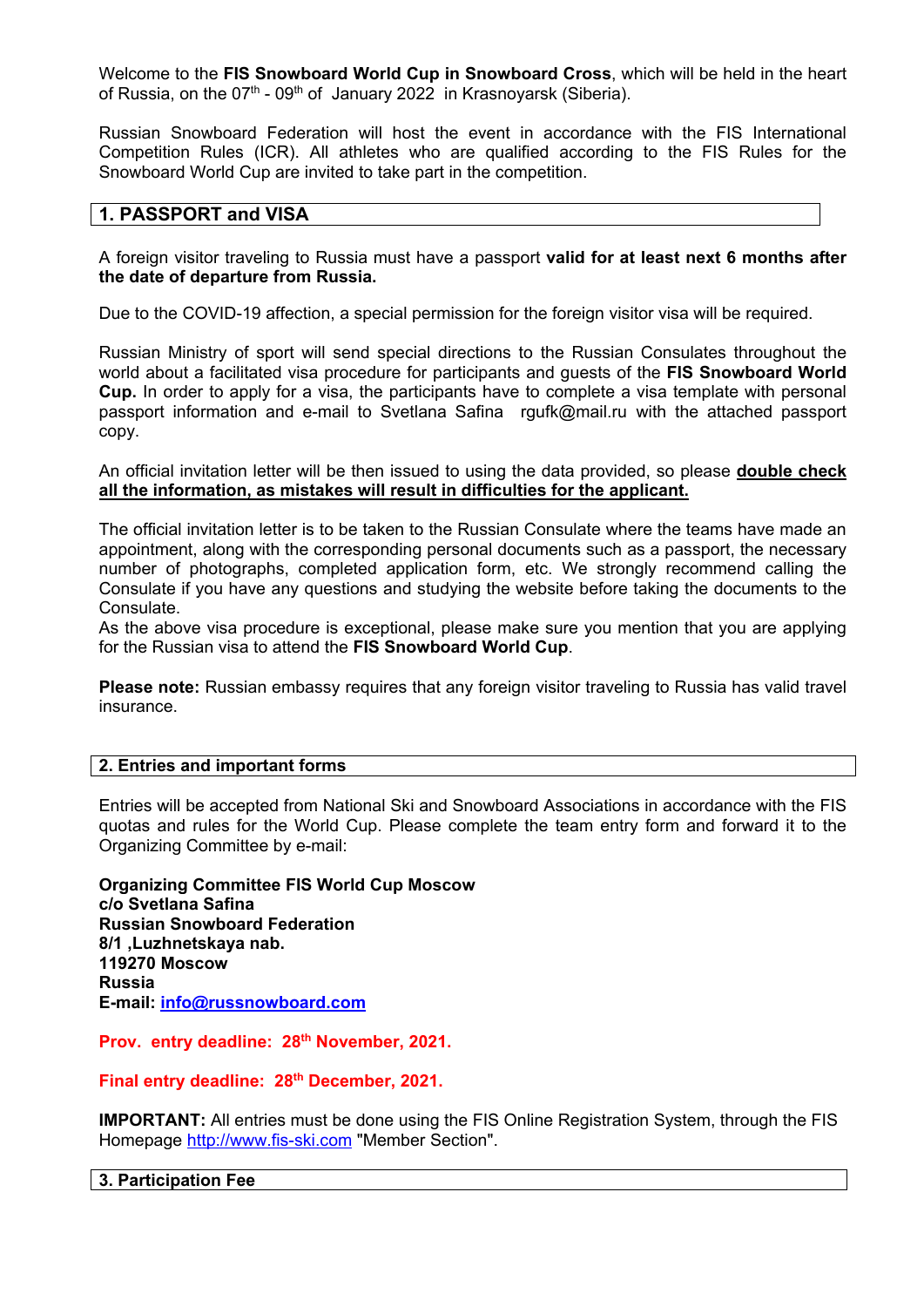According to the World Cup Rules a mandatory Participation Fee of **CHF 30** per each competitor, per every training and competition day has to be paid to the organizing committee (Svetlana Safina).

The total amount per competitor is **CHF 120**.

The Participation Fee has to be paid per nation and during the registration at the race office starting from  $04<sup>th</sup>$  of January, 2022.

**Please note: Payment will be accepted only in cash!** Euros, Swiss Francs, American Dollars, and Rubles will all be accepted.

# **4. Radio Frequencies and Communication**

Due to the Russian law regarding the radio-communication during big events such as the World Cup, that states that every radio used must undergo a radio frequency check. If the team insists on using their own radios, and the frequency is classified as "not free", **the fee or penalty for using such frequencies will have to be paid by the teams!** 

# **5. Registration**

Team registration will take place daily starting on Wednesday,  $05<sup>th</sup>$  of January, 2022 at the race office. The race office will be located at the venue – Sport cluster Sopka.

# **6. Accommodation**

As per the FIS Rule on accommodation and half-board, each participant will pay **CHF 80** day/person directly to the Organizing Committee FIS World Cup.

**The sum is payable upon arrival on the reception desk. Please note, that payment must be made on the arrival day/first day after arrival in credit cards. Visa and MasterCard are accepted. American Express is not accepted.**

| <b>Official Hotel</b>         | <b>WEB</b>                                      |
|-------------------------------|-------------------------------------------------|
| <b>Krasnoyarsk Hotel</b>      | https://eng.hotelkrs.ru/                        |
| Ibis Krasnoyarsk Center Hotel | https://all.accor.com/hotel/8121/index.en.shtml |

Attention: Due to the pandemic situation and in accordance with the local restrictions, FIS and LOC COVID-19 Prevention rules, in case of a participant illness and the necessity of isolation, the costs for additional accommodation days and meals will have to be covered by the teams representatives.

# **There will be a shuttle bus service circulating between the hotel and the venue according the schedule related to the daily programme.**

Please forward the applications for accommodation to [wcrus2022@ensib.ru](mailto:wcrus2022@ensib.ru) **by 01st December 2021.**

Accommodation at FIS rate will be provided from arriving on **04th January, 2022**, until departure on **10th January, 2022**.

Each team will be held responsible for any damage incurred during the stay.

\* The Venue will be opened for the inspection on the 05<sup>th</sup> of January 2022.

# **7. Transportation**

The Organizing Committee will organize free transport from the airport to the hotel and back for teams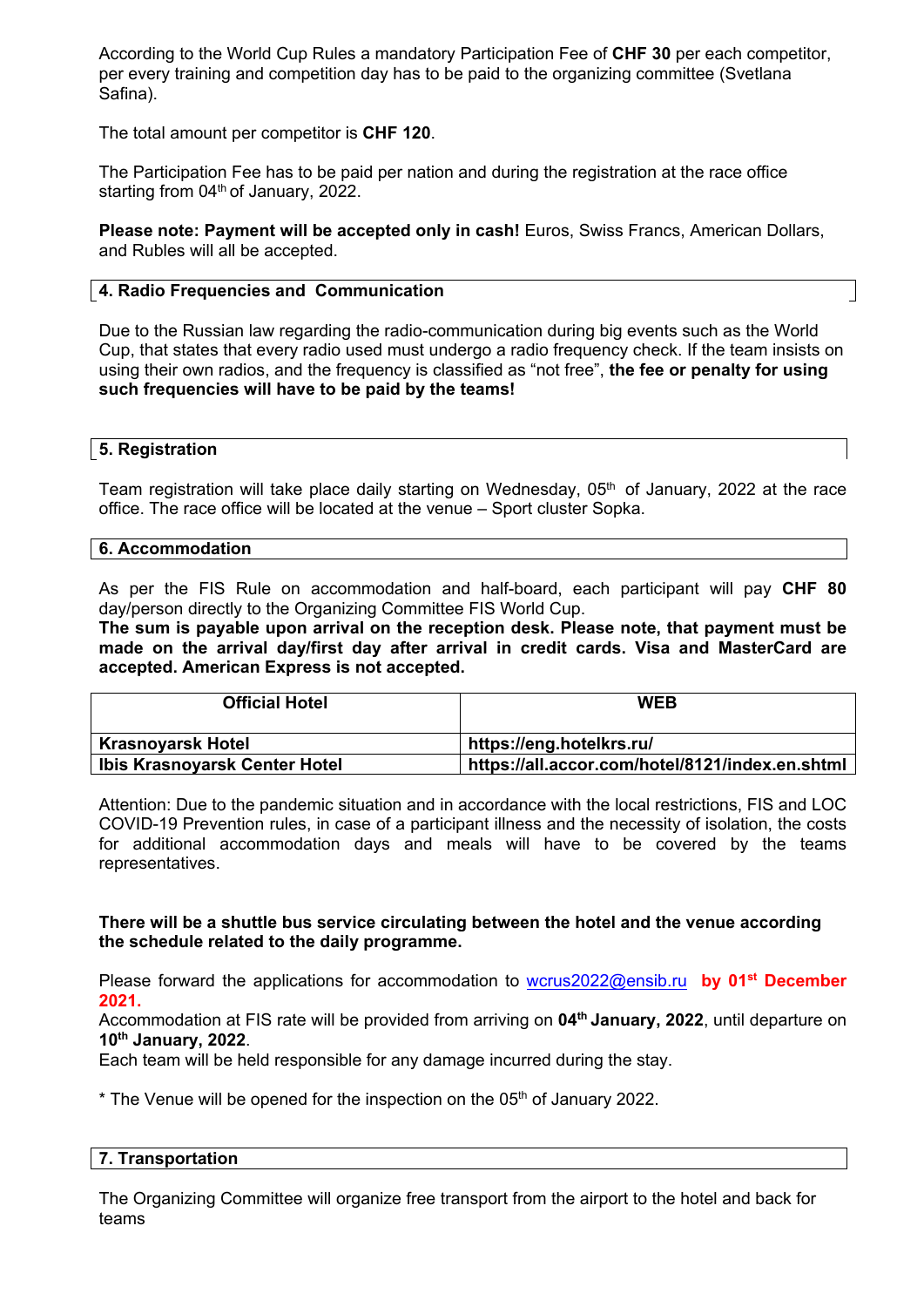Please send all the flight information and transfer requests to [wcrus2022@ensib.ru.](mailto:wcrus2022@ensib.ru) **by the 05 December, 2021.**

#### **8. Meals**

Breakfast and dinner will be organized at the hotel starting with dinner on **04th January , 2022,** and finishing with breakfast on Monday, **10th January, 2022**.

During the event the Organizing Committee will provide competitors and coaches with drinking water, tea and snacks at the venue.

# **9. Accreditation**

All participants will be receiving their accreditations upon arrival and registration. The accreditations will require a standard photo to be sent together with the correct spelling of the name, country abbreviation, and position. This will need to be sent to Svetlana Safina [rgufk@mail.ru](mailto:rgufk@mail.ru) **by 10th December, 2022.** 

#### **10. Bibs**

All competitors must wear bibs during all official trainings, competitions and award ceremonies.

#### **11. Accident insurance**

Each competitor must have his/her own medical insurance. The Organizing Committee, Russian Snowboard Federation, sponsors, suppliers, their agents and FIS decline any responsibility for accidents, damaged or lost equipment and second and third party claims during the event.

#### **12. Liability**

All athletes, officials and members of the National Association who attend and participate in the event shall do so at their own risk. The Organizing CommitteeRussian Snowboard Federation, sponsors, suppliers, their agents, employees and volunteers shall not be responsible for any losses or injuries incurred or suffered by any athletes, officials or other person in conjunction with the organizing or staging of the event.

# **13. Official notice board**

The official notice board will be located at the race office as well as at the event welcome desk at the hotel.

# **14. Training**

Trainings are to take place according to the schedule of the event.

#### **15. Prize fund**

The prize-winner receives the net prize money.

Prize money breakdown

| Place | %      | Amount        |
|-------|--------|---------------|
|       | 45.00% | 11 250,00 CHF |
|       | 23.50% | 5875,00 CHF   |
|       | 12.50% | 3 125,00 CHF  |
|       | 6.00%  | 1 500,00 CHF  |